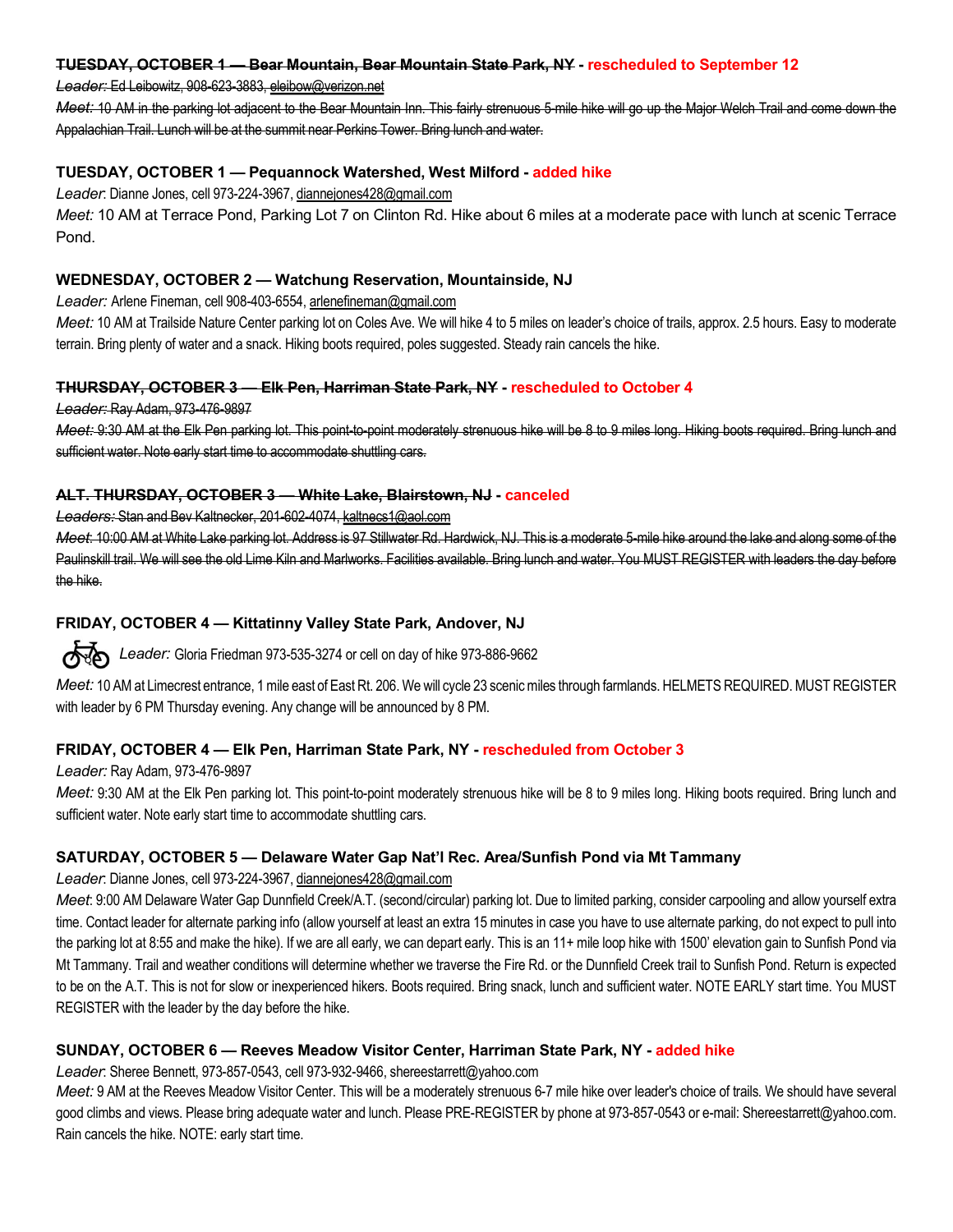# MONDAY, OCTOBER 7 — Johnson Park, Piscataway, NJ - change in leader

# Leader: Arlene Fineman, cell 908-403-6554, arlenefineman@gmail.com

Meet: 10 AM at the zoo parking lot inside Johnson Park. Pleasant 3-mile walk on paved paths throughout the park alongside the Raritan River. Halfway through the walk we can visit a restored 18th century village in the park. Bring water. Bathrooms on the premises. Plenty of picnic tables if you want to bring a snack for after the walk. Driving Directions: From Route 287 Take Exit 9 (Highland Park). Follow River Rd. toward Highland Park (approximately 4.3 miles). Turn right onto Johnson Dr (Cedar Lane is on the left, but turn Right onto Johnson). Follow Johnson Dr. for 0.6 miles. Turn right onto Tulip Dr. to the parking lot on the right. The left side of the parking lot is a small fenced in zoo area, the right side of the parking lot is a playground. From 18 traveling North: Exit right at Rt. 27 Highland Park. Go over the bridge and turn left onto River Rd. Go 0.6 mile and turn left onto Johnson Drive. Follow from Johnson Drive above.

# TUESDAY, OCTOBER 8 — Turkey Mountain Loop, Pyramid Mt., Montville, NJ

Leader: Louis Thompson, 732-577-9413, Cell (day of hike only) 732-239-1012

Meet: 10 AM at Pyramid Mountain Visitor Center parking lot. We will hike 5 to 6 miles at a moderate pace, on the yellow, green, red, and blue trails. We will pass a beaver dam, hopefully some cascades, and the Lake Valhalla overlook. Bring lunch, water, and hiking boots. Hike should end by 1:30 PM.

# WEDNESDAY, OCTOBER 9 — Turkey Mountain, Montville, NJ - canceled

Leader: Gail Biggs, 973-401-1262, biggsgail@yahoo.com, cell day of hike only 973-769-6860 Meet: 10 AM at Pyramid Mtn. Visitor's Center. Hike the Yellow, White, Green trails for approximately 4 miles.

# THURSDAY, OCTOBER 10 — Reeves Meadow Visitor Center, Harriman State Park, NY

Leader: Louis Thompson, 732-577-9413, cell 732-239-1012 (day of hike only)

Meet: 10 AM at the Reeves Meadow Visitor Center on Seven Lakes Drive. This will be a moderately strenuous 8- to 9-mile hike utilizing the Pine Meadow, Kakiat, Raccoon Brook, and either the Reeves Brook or Seven Hills Trail. Hiking boots required. Bring lunch and sufficient water.

# ALT. THURSDAY, OCTOBER 10 — Allamuchy Mountain State Park, Stanhope, NJ

Leaders: Stan and Bev Kaltnecker, 201-602-4074, kaltnecs1@aol.com

Meet: 10 AM. See TSR directions to meeting location #3, North Allamuchy, Stanhope, NJ. This will be a moderate 5.5- to 6-mile hike on various trails (Sussex Branch, Highland Trail, Byram Trail, etc.). Facilities available. Bring lunch and water. We will stop for lunch at a viewpoint or Cranberry Lake. Leaders' choice. Poles helpful.

# SATURDAY, OCTOBER 12 — Hacklebarney State Park, Long Valley, NJ

Leaders: Charlie Stepnowski, 862-200-3956 and Bijoy Mechery, bmechery@msn.com, cell 908-487-8482

Meet: 9:45 AM for a 10AM start in the parking lot near the kiosk and restrooms. Hike about 2.5 hours on leader's choice of trails at a brisk pace. Not recommended for beginners. Wear hiking boots, bring water, snack optional. Steady rain cancels.

# SATURDAY, OCTOBER 12 — Orange Heritage Trail, Monroe, NY

Leader: Jean Fletcher, 973-285-5263, cell 973-452-1567, jrfletc@optonline.net

Meet: 10 AM Commuter Parking Lot B in Monroe, NY, off Exit 130 from Route 17W. (41.34678°, -74.19807°). The Orange County Heritage Trail has run from Monroe to Goshen NY for many years; the official mile-marked trail is about 12 miles long. Surface is paved. Bring lunch which we will eat at the Harness Racing Museum and Hall of Fame. Possible ice cream stop in Chester.

Directions: Go north on I-287 N (Crossing into New York). Merge onto I-87 N / New York State Thruway N via the exit on the left toward RT-17 N / Albany. Keep right to take I-87 N / New York State Thruway N (tolls) toward Harriman. Merge onto RT-17 W via EXIT 16 toward Harriman. Take 17-W to EXIT 130, toward Monroe/Route 208 S. Go South on RT-208. Turn Right just at or before the "Village of Monroe" sign, Orange–Rockland Road, and go 0.3 miles. On the left side is Park and Ride Lot B. HELMETS REQUIRED. You MUST REGISTER with the leader by 6 PM the previous day.

# SUNDAY, OCTOBER 13 — Long Pond Ironworks State Park, NJ

Leader: Jay Dibble, 908-289-8813, cell day of hike only 908-209-2936

Meet: 10 AM. Horse Pond Mt. loop. Hike 6 miles at a moderate pace over hilly, rocky terrain. Lots of ups and downs. Not suitable for beginners. Bring lunch and water.

Directions: I-287N to exit 55. Turn right at the light towards Wanaque on Rt.511 North. Stay on 511 for 11 miles. You will see a cell tower on the left. Parking is adjacent to the tower.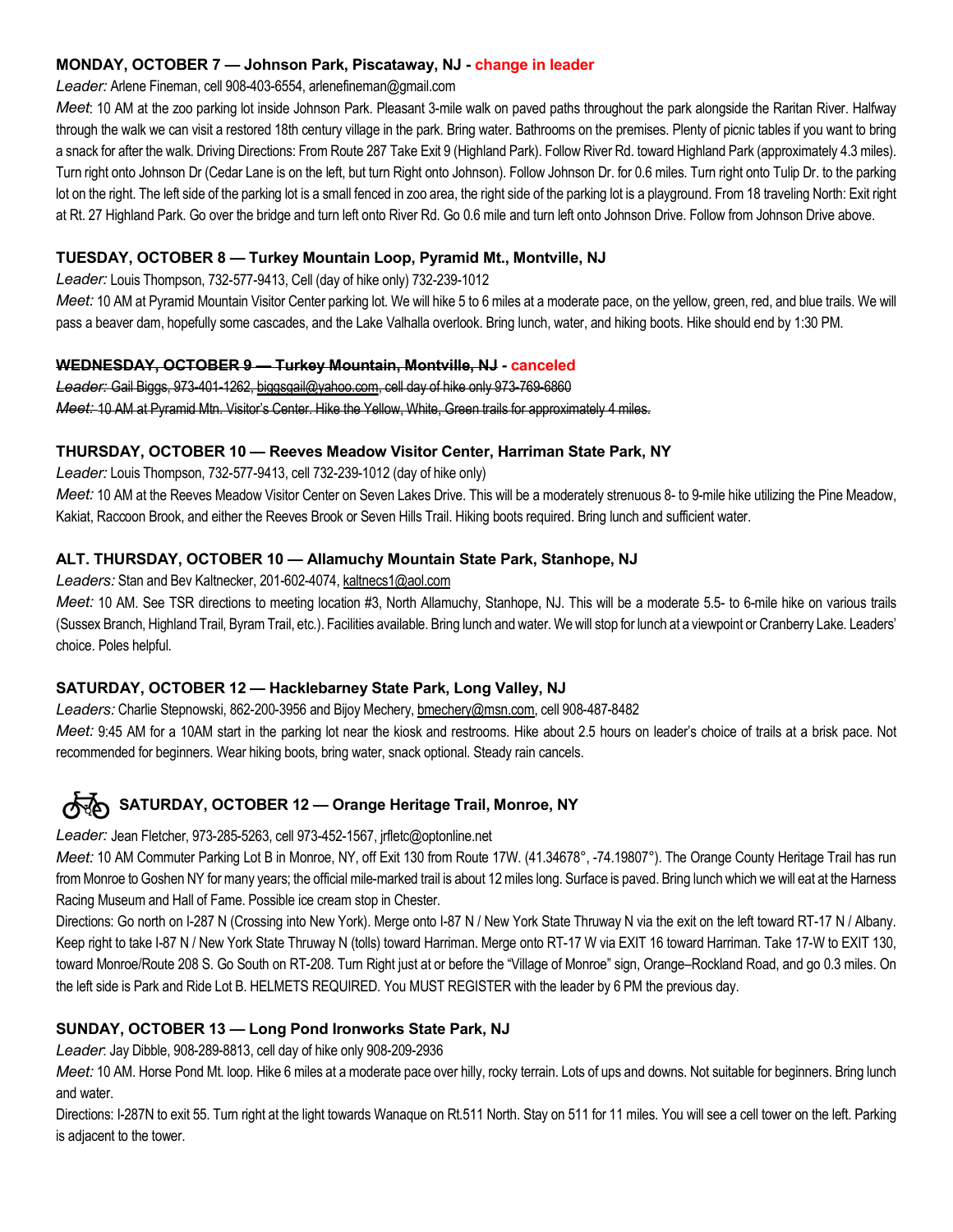# MONDAY, OCTOBER 14 — Loantaka Brook Reservation, Morris Twp., NJ

Leader: Terry Kulmane, 973-644-4547, terrykayhiker@yahoo.com, cell morning of the hike only 908-418-7476 Meet: 10 AM at South St. parking lot for a 3-mile social walk on wooded trails. Restroom facilities available.

# MONDAY, OCTOBER 14 — Monksville Reservoir, Hewitt, NJ - add-on canoe

#### Leader: Henry Fernandez, 973-462-7747, Cell Friday only 973-462-7747, Henry8000@yahoo.com

Meet: 10:30 AM at North Boat Launch, Monksville Reservoir, 111 Beech Rd, Hewitt, NJ 07421. This paddling trip will be approximately 6 miles. Hopefully Fall Foliage will be present. Life jackets required. Trip can be shortened. We will paddle at a social pace. Lunch will be on a tiny Island. Note later start time. MUST PRE-REGISTER with leader by day before. DIRECTIONS: From I-287 Exit 55: Take Rt-511 (Ringwood Ave.) north about 10 miles. Pass the Wanaque Reservoir and the Monksville Dam at 9 mi. Continue 1 mlei and look for Long Pond Ironworks State Park/North Boat Launch sign, on the left. Turn left and follow signs to the boat launch. (GPS 41.1365, -74.3073)

# TUESDAY, OCTOBER 15 — Sterling Forest State Park, Tuxedo, NY

Leader: Ray Adam, 973-476-9897, adamr43s@hotmail.com

Meet: 10 AM at the Indian Hills parking area in Southfields, NY. This moderately paced hike will be approximately 6 to 7 miles long and will cover various trails.

# WEDNESDAY, OCTOBER 16 — Seeley's Pond/Watchung Reservation, Mountainside, NJ

Leader: Lynda Goldschein, 908-757-7058, cell day of hike only, 908-347-5012

Meet: 10 AM at Seeley's Pond parking lot. Hike about 4.5 miles, 2.5 hours. There are one or two uphill sections, the rest fairly level. Hiking boots and hiking poles highly recommended.

# THURSDAY, OCTOBER 17 — Stonetown Circular Part 2, Ringwood, NJ - rescheduled to October 18

Leader: Jason W. Briggs, 862-228-4972, jasonbriggs99@gmail.com

Meet: 10 AM at the Stonetown field parking lot off Stonetown Rd. in Ringwood. This is a strenuous 7+ mile hike that offers beautiful views and will have over 2500' of elevation gain. Hiking boots required. Bring lunch and sufficient water.

# ALT. THURSDAY, OCTOBER 17 — Raccoon Ridge, Blairstown, NJ - change in hike

Leader: Al Maclennan, 973-449-4696, maclennan\_al@comcast.net

Meet: 10 AM at AMC Mohican Outdoor Center. This will be a 6 mile hike with phenomenal views. Bring lunch, water, poles and wear boots.

# FRIDAY, OCTOBER 18 — Stonetown Circular Part 2, Ringwood, NJ - rescheduled from October 17

Leader: Jason W. Briggs, 862-228-4972, jasonbriggs99@gmail.com

Meet: 10 AM at the Stonetown field parking lot off Stonetown Rd. in Ringwood. This is a strenuous 7+ mile hike that offers beautiful views and will have over 2500' of elevation gain. Hiking boots required. Bring lunch and sufficient water.

Please PRE-REGISTER with leader by 6 PM the day before the hike.

# SATURDAY, OCTOBER 19 — South Mountain Reservation, West Orange, NJ - added hike

Leaders: Charlie Stepnowski, 862-200-3956 and Bijoy Mechery, bmechery@msn.com, cell 908-487-8482 Meet: 9:45 AM for 10 AM start at Tulip Springs parking lot. We will hike about 5-6 miles for about 2-3 hours on leaders' choice of trails at a brisk pace. Bring water and snack if you wish.

# SUNDAY, OCTOBER 20 — Norvin Green State Forest, the New Weis Center, Ringwood, NJ

Leader: Sheree Bennett, 973-932-9466, shereestarrett@yahoo.com

Meet: 10 AM at The New Weis Center parking lot. This is a moderately paced hike of 6 to 7 miles on leader's choice of trails. Not for beginners. Must wear hiking boots. Bring lunch and water. PLEASE PREREGISTER with hike leader by phone or email. Phone service is very poor at trailhead. Wet conditions will cancel hike.

# MONDAY, OCTOBER 21 — Nomahegan Park, Cranford, NJ

Leader: Marcia Dube, Cell day of hike only, 908-451-6078, dube701@yahoo.com

Meet: 10 AM at parking lot on Kenilworth Blvd., near corner with Springfield Ave., across street from Nomahegan Ct. 3+ mile walk on paved trails. Bring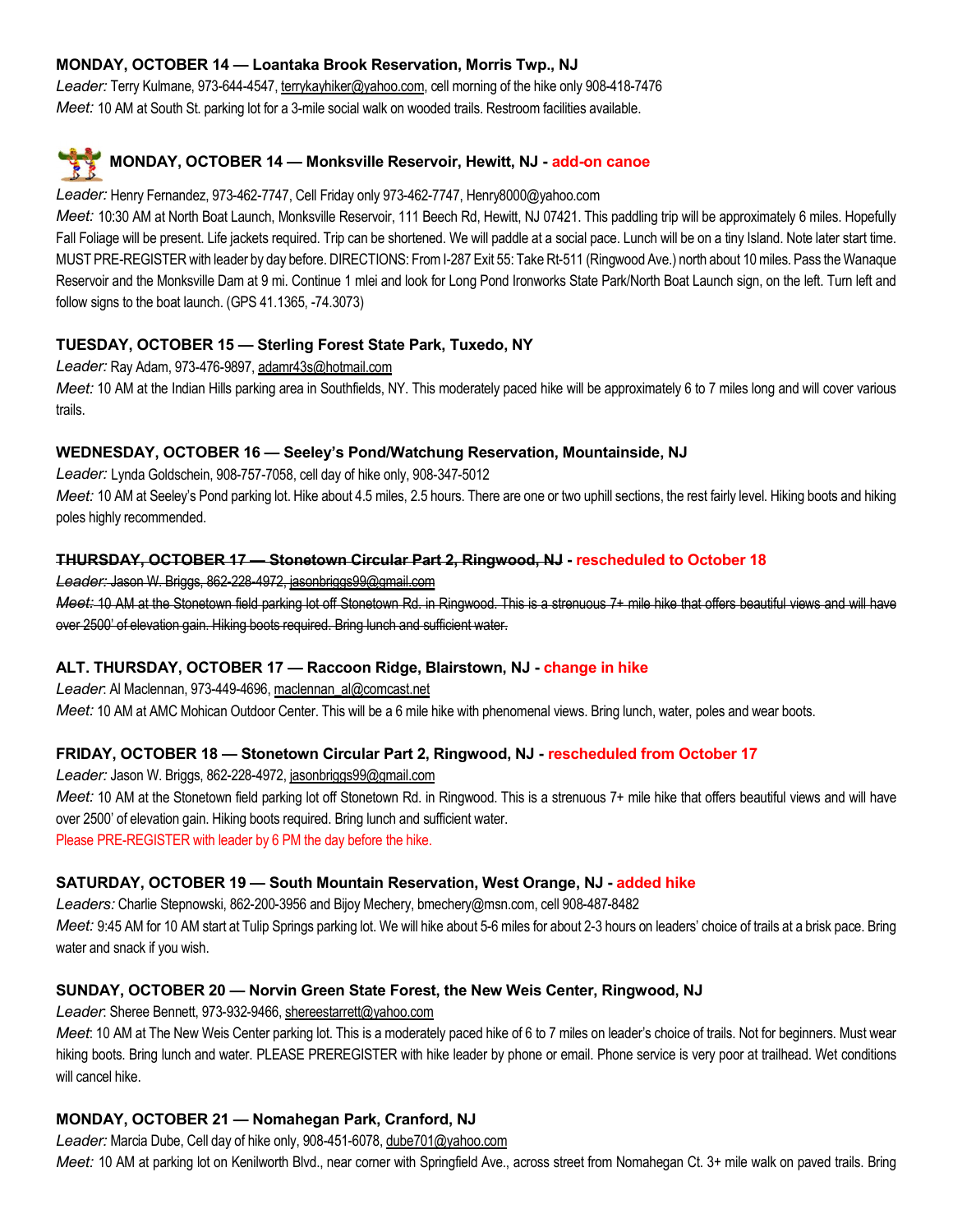water. Portable toilet on site. Directions: Take EITHER the Garden State Parkway to Exit 138, then turn left onto Galloping Hill Rd., which changes name to Kenilworth Blvd. OR take Route 22 to Springfield Ave. toward Cranford, staying straight onto Kennilworth Blvd. when Springfield Ave. turns right.

# TUESDAY, OCTOBER 22 — Norvin Green State Forest, Wanaque, NJ - canceled

#### Leader: Carolyn and Jim Canfield, 973-728-9774

Meet: 10 AM at the New Weis Center (formerly Weis Ecology Center) parking lot. This hike will be approximately 6 miles long along various trails. Routing will depend on trail conditions. Bring lunch and water.

#### WEDNESDAY, OCTOBER 23 — D&R Canal, Colonial Park, Somerset, NJ

Leader: Debby Bronner, 201-563-1648, debbybronner@gmail.com

Meet: 10 AM at Parking Lot A near the Rose Garden inside Colonial Park. We will walk along the Delaware and Raritan Canal for 5 to 6 miles at a moderate pace on a flat path. Bring lunch or a snack if you want to picnic near the Rose Garden afterwards. Bring plenty of water. Rain cancels.

# THURSDAY, OCTOBER 24 — Undercliff Trail, Cold Spring, NY

#### Leader: Bill Correa, 917-656-3015

Meet: 10 AM at Cold Spring parking lot (see directions below). This moderately strenuous 8-mile hike has two climbs, beautiful views, and 2300' elevation gain. The second half of the hike is a flat 4-mile walk out. Hiking boots required. Bring lunch and sufficient water. Directions: Palisades Interstate Parkway to Bear Mountain Bridge. Cross the bridge, turn left on Rt. 9 to Cold Spring. After crossing Rt. 301 and traveling 0.3 miles, parking lot is on the right.

#### ALT. THURSDAY, OCTOBER 24 — Cooper Mill/Black River, Chester, NJ

#### Leader: Diane Willer ,973-627-4046, cell 973-713-3066, dwiller34@gmail.com

Meet: 10 AM at Cooper Mill parking lot. We will hike a 6.5-mile lollipop loop on the Blue, Patriots' Path, Red and Green trails at a social pace. Bring lunch and water. Wear hiking boots. You MUST REGISTER with the leader the day before the hike. Portable facilities.

#### SATURDAY, OCTOBER 26 — White Lake, Blairstown, NJ - added hike

#### Leader: Willard Dye, 973-697-6823 before day of hike, cell day of hike only 973-570-7518

Meet: 10 AM at White Lake parking area (see directions for same at TSR website). (Do not park at the barn lot. Go .3 miles further down the road on your right.) The hike will be approximately 4.5 miles. We will hike the full circuit of the park. I have never been to the park in the fall so it should be interesting. We will visit the various ruins including the icehouse. Bring water, snack/lunch, and hiking poles if you usually use them. The hike should finish around 1:00 pm. Rain cancels. (Note: For those of you who have a kayak, White Lake is a great kayaking spot. Although the lake is small, the water is extremely clear.)

# SATURDAY, OCTOBER 26 - State Line/Ernest Walter/AT, Greenwood Lake, NY - added hike, rescheduled from October 27

#### Leader: Dianne Jones, cell 973-224-3967, diannejones428@gmail.com

Meet: 9:45 AM at the AT Parking lot on NY State Rt 17A. This is a point-to-point (shuttle required) 8+ mile strenuous hike, with elevation gain in excess of 1,500 feet. We will take the State Line trail, loop around on the Ernest Walter trail and continue on the AT to NY17A. Bring money to enjoy the last ice cream of the season at Bellvale Creamery. Note early start time. You MUST PRE-REGISTER with the leader by 6 PM the day before the hike.

Directions: From I-287 Exit 55: Go north on Ringwood Ave. Road name changes to Greenwood Lake Tpk. (CR 511). Continue north about 11 miles, turn right onto E Shore Rd. Continue about 8 miles as it becomes Sterling Rd and Teneyke Rd. At the end of the road, turn left onto NY Rt 17A. Continue about 2 miles, bearing left onto Mt Peter Rd after the sharp left bend in the road. Parking lot is on the right. GPS N41 14.647 W74 17.198. We will shuttle from here to the start of the State Line Trail in Greenwood Lake.

#### SUNDAY, OCTOBER 27 — South Mountain Reservation, Millburn, NJ - canceled

Leader: Gail Waimon, 973-229-7414

Meet: 10 AM at Tulip Springs trailhead. Four to five miles at a moderate pace with hoped for fall foliage. Bring adequate water. REMEMBER that Brookside Drive is closed on Sunday mornings.

# SUNDAY, OCTOBER 27 — State Line/Ernest Walter/AT, Greenwood Lake, NY - added hike, rescheduled to October 26 Leader: Dianne Jones, cell 973-224-3967, diannejones428@gmail.com

Meet: 9:45 AM at the AT Parking lot on NY State Rt 17A. This is a point-to-point (shuttle required) 8+ mile strenuous hike, with